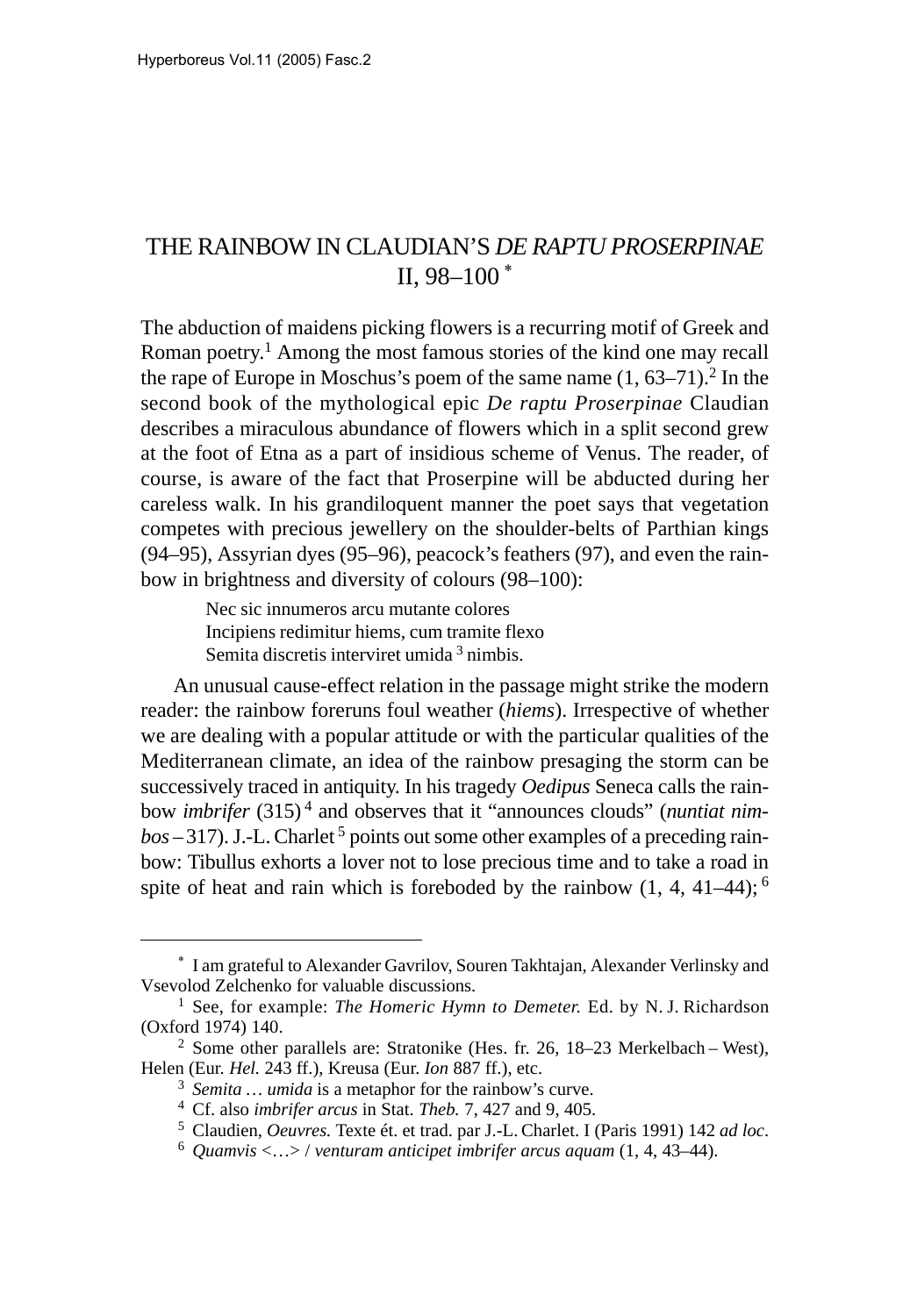Virgil mentions a rainbow among natural signs which are to assist a farmer in the prediction of bad weather (*Georg.* 1, 351–392). According to Virgil 7 and some other testimonies,<sup>8</sup> rainbow "drinks" water from the sea and thus functions as a pump. Seneca infuses rationalistic spirit into his discussion of the topic by stating that not every rainbow threatens a storm: the most dangerous one appears in the southern part of the sky, the one in the west produces a drizzle only, and, finally, the eastern rainbow promises fine weather (*Nat.*1, 8, 8).

In his rainbow description Claudian makes use of a rather rare verb. In Latin poetry the word *intervirere* is attested in Statius' *Thebais* (IV, 98) and in the passage concerned.9 The pattern of the verb is similar to these of *interalbicare* and *internigrare*. The last of the foregoing words is also found in Statius' and Claudian's poetry only (Stat. *Theb.* VI, 336; Claud. *Carm. min.* 9, 14).10 On the face of it there should not be any problem with the interpretation of *intervirere*: it is likely to have a meaning 'to green among'. According to *Thesaurus Linguae Latinae*, it stands for "inter alios colores virere, viridem nitere" (*s. v.*) – which is perfectly right for Statius' usage. The poet talks about a snake that crawled out to enjoy the spring sun and "laetisque minax interviret herbis" *(Theb*. IV, 98).

We shall attempt to find out whether the meaning 'to green amid' suits Claudian's text. M. Platnauer interprets the passage under discussion in such a way, his translation being the following: "Not thus do the manychanging hues of the rainbow span young winter's sky when in curved arch its rainy path *glows green* amid the parting clouds".11 J. Hall echoes him and remarks that "after mentioning the 'innumeros … colores' of the rainbow (v. 98), the poet singles out the green element in the spectrum to do duty to all".12 J.-L. Charlet who is in charge of the latest coming out edition

 $^7$  <...> et bibit ingens / arcus (Georg. 1, 380–381).

<sup>8</sup> *Purpureus pluvias cur bibit arcus aquas* (Prop. 3, 5, 32). *Aurae nubesque bibunt atque imbrifer arcus* / *pascitur* (Stat. *Theb.* 9, 405–406). Seneca cites Virgil and comments on *Georg.* 380–381: *Ut ait Vergilius noster*: "*et bibit ingens arcus*", *cum adventat imber* (*Nat.* 1, 8, 8).

 $9\,$  In Latin prose the word occurs only once in Solinus (52, 61). A poetic usage of *intervirere* after Claudian can be seen in Apollinaris Sidonius (*Carm*. 5, 39).

<sup>10</sup> Claudian uses it in the form of *participium praesentis activi.*

<sup>11</sup> Claudian. With an English Transl. by M. Platnauer. I (London 1922 [1968]) *ad loc*.

<sup>12</sup> Claudian, *De raptu Proserpinae*. Ed. with an Intr. and Comm. by J. B. Hall (Cambridge 1969) 219.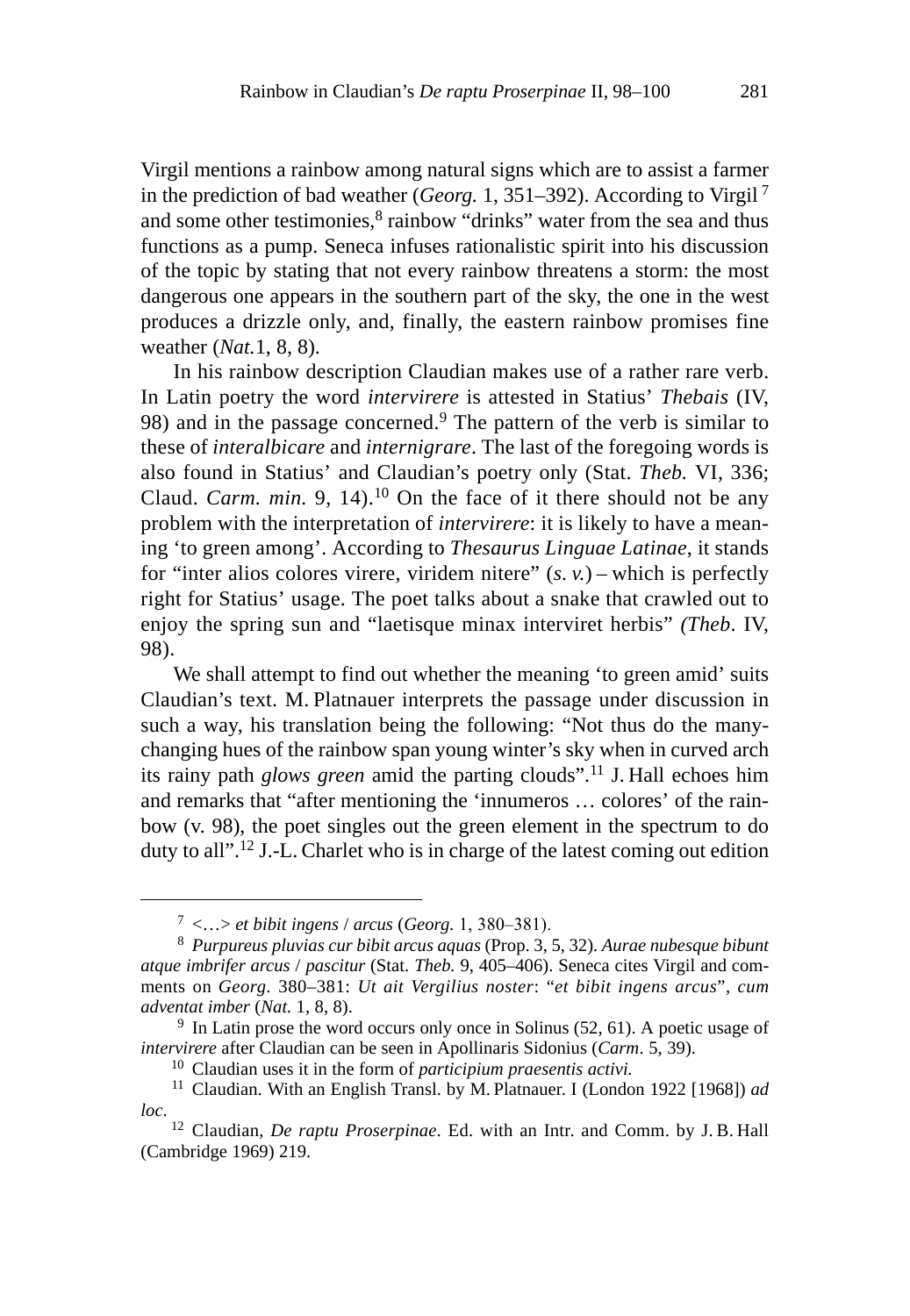of Claudian cites Hall's conception 13 and translates *intervirere* as 'verdoyer entre<sup>'</sup>.<sup>14</sup>

In most cases when the rainbow is described it is referred to as multicoloured. Virgil, for example, says that the goddess Iris comes down *per mille coloribus arcum* (*Aen.* 5, 609).<sup>15</sup> If we look at some of the later texts, we can not lose sight of the cycle *Carmina duodecim sapientum* traditionally included into *Anthologia Latina* <sup>16</sup> under different authors' names.<sup>17</sup> According to A. Friedrich,18 *Carmina duodecim sapientum* date from the end of 3rd century. One of the twelve parts of this collection of poems is subtitled *De arcu caeli* and it deals with variations of rainbow theme. What kind of epithets are given to the rainbow? It is called *multicolor* (*Anthologia Latina* [Riese]  $543$ , 2),<sup>19</sup> *discolor* (*AL* 546, 1), its colours are determined as *varii* (*AL* 544, 3; 546, 3; 547 etc.) or *multi* (*AL* 552, 3), its splendour is called *colorificus* (*AL* 544, 2): so, as one can see, in all instances polychromy is stressed.

At the same time, there are some examples when one or several colours of the rainbow are picked out. Obviously, that was Hall's inclination towards the possibility of "a green rainbow". He gives several instances of a one-colour rainbow.20 At the same time, as will readily be observed, all his examples have to do with so-called warm colours. In compliance with *ThLG* and *ThLL*, green colour can be used to depict the rainbow along with the others  $21$  but it is never found by itself. Besides one more argument against a "green" rainbow can be given: when Claudian makes his compari-

<sup>17</sup> Palladius, Asclepiadius, Eusthenius, Pompilianus, Maximinus, Vitalis, Basilius, Asmenius, Vomanius, Euphorbius, Iulianus, Hilasius.

<sup>13</sup> Claudien (n. 4) 142.

<sup>14</sup> *Ibid.*, 38.

<sup>&</sup>lt;sup>15</sup> Compare another passage where Virgil also talks about the multicoloured rainbow goddess (*mille trahens varios* <…> *colores* / *devolat* [*sc.* Iris] – *Aen.* 4, 701–702).

<sup>16</sup> *Anthologia Latina: Carmina in codicibus scripta*. Rec. A.Riese. II (Lipsiae 1870) 59–104. See also the latest separate edition of the text and abundant commentary in: A. Friedrich *Das Symposium der XII sapientes*: Kommentar und Verfasserfrage. (Texte und Kommentare. Hrsg. von S. Döpp, A. Köhnken, R. Scodel 22, Berlin – New York 2002).

<sup>18</sup> Friedrich (n. 16) 507–508.

<sup>19</sup> Numeration follows: A. Riese (Ed.). *Anthologia Latina* (n. 16).

<sup>20</sup> Verg. *Aen*. 4, 700 (*croceus*). Strictly speaking, those are the wings of Iris that are called 'saffron'; Prop. 3, 5, 32 (*purpureus*); Claud. *Carm. min*. 28, 4 (*rubens*).

<sup>&</sup>lt;sup>21</sup> Xenophan mentions green as one of the colours of the rainbow along with πορφύρεος and φοινίκεος (fr. 33, 2 Gentili – Prato). Seneca points out green together with sky blue and purple (*Nat*. 1, 3, 12).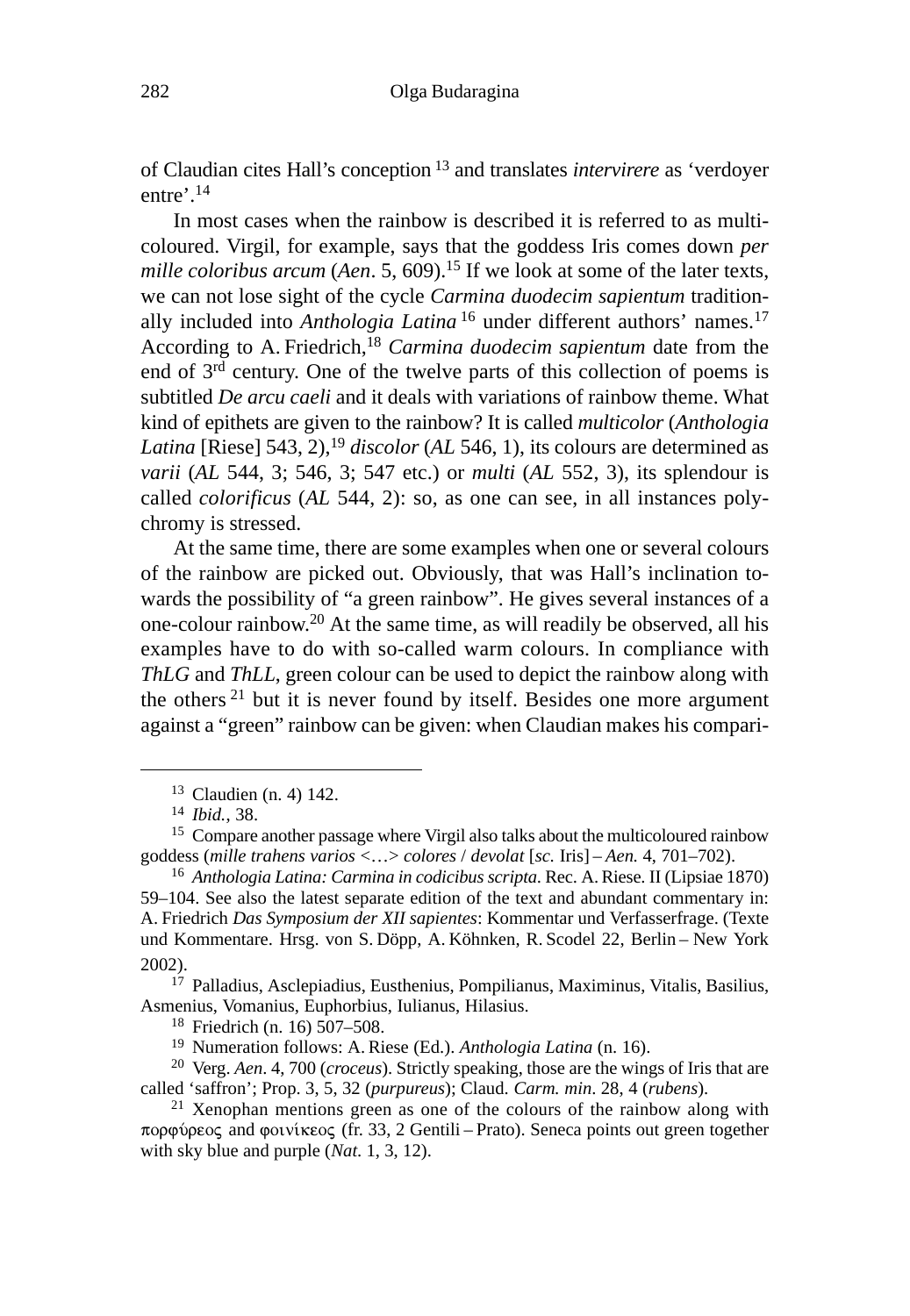son he has in view the polychromy of flowers – that of roses, irises and violets. Therefore green is hardly appropriate.

An inquiry into the manuscript tradition of *De raptu Proserpinae* reveals such variants as *internitet* 22 and *intermicat*: 23 the rainbow shines amidst the clouds. The reading *internitet* was even accepted by L.Jeep in his edition of Claudian's poems.24 In the present state of affairs, *interviret* should be undoubtedly given preference since it is *lectio difficilior*, being a borrowing from Statius' *Thebais*. At the same time, alternative versions found in the manuscripts might, possibly, contribute to the understanding of Claudian's text: the copyists put a stress on the rainbow's lustre rather than any specific colour.

As we have seen, the combinatory power of *intervirere* is rather weak, which makes it not an easy task to discuss the meaning of the word and to arrive at a reliable conclusion. At the same time I believe that one should take into consideration the quite customary usage of the words *viridis* and *virere* in order to designate freshness and brightness (in particular of colour). On this point one may compare *viridis* with *purpureus* that can be used to denote not so much a definite colour as its vitality and liveliness.<sup>25</sup> In much the same way the Russian adjective *румяный* is not a colour rendering only ('rudy-faced') but it points also to bloom and freshness.26 Pliny the Elder e. g. uses the adjective *viridis* to describe the serenity of the sky after the rain (*NH* 17, 74). Another significant example of the figurative meaning of this word is illustrated by a newly found inscription from Colle Maiorana, adversed to Ianus in Latium dated to Hadrian's time: 27 settled peace is called *viridis*:

> [I]ne Pater, qui templa deum caelesti cl[audis] [cl]ausa țua reseras et reserata ser[as] [accipe] vota novis haec quae tibi mando l[ibis] [et fa]ciles aditus da Iovis ad s[…]

<sup>22</sup> Cod. Antverpiensis XIV saec.; cod. Leidensis XIV saec.; cod. Cantabrigiensis Coll. Pet. XIII / XIV saec.

<sup>23</sup> Cod. Vaticanus Reginensis XV saec.; cod. Erlangensis XV saec.

<sup>24</sup> *Claudii Claudiani carmina*. Rec. L.Jeep. I–II (Lipsiae 1876–1879) *ad loc*.

<sup>25</sup> Consider, for example, *ver purpureum* (Verg. *Ecl*. 9, 10) or *purpureum* <…> *iubar* – of a "shining" appearance of the ruler (Mart. 8, 65, 4).

 $^{26}$  Н. Б. Бахилина, *История цветообозначений в русском языке* [N. Bachilina, *The History of Colour Designation in Russian*] (Moscow 1975) 118.

<sup>27</sup> W. D. Lebeck, "Das neue Lateinische Ianus-Gedicht aus Colle Maiorana in Latium", *ZPE* 150 (2004) 69–83.